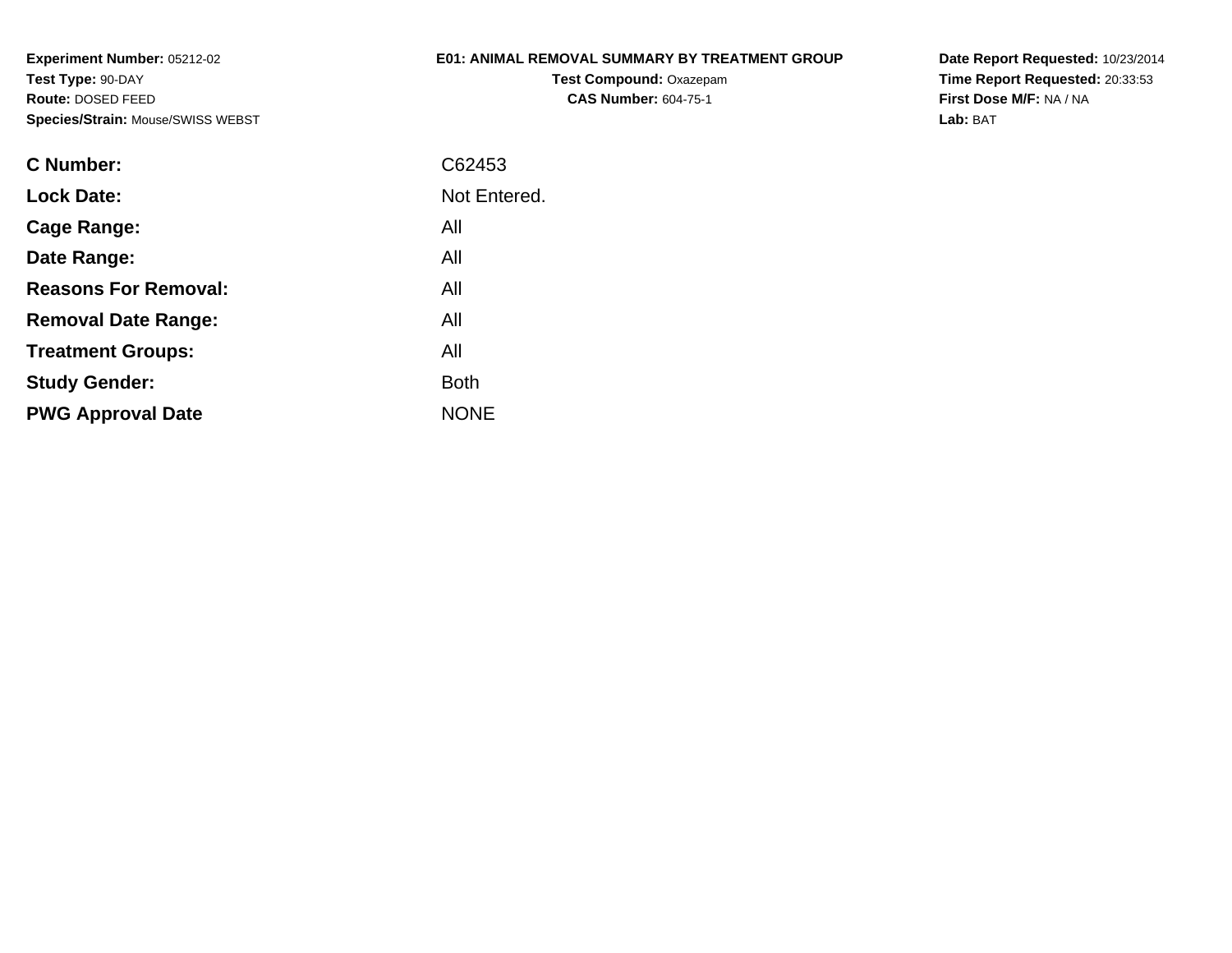### **E01: ANIMAL REMOVAL SUMMARY BY TREATMENT GROUP**

## **Test Compound:** Oxazepam**CAS Number:** 604-75-1

|                      |                               |                              | <b>MALE</b>                          |                              |
|----------------------|-------------------------------|------------------------------|--------------------------------------|------------------------------|
| <b>TREATMENT</b>     | <b>Accidentally</b><br>Killed | Moribund<br><b>Sacrifice</b> | <b>Scheduled</b><br><b>Sacrifice</b> | Terminal<br><b>Sacrifice</b> |
| 0 PPM                | 0                             | 0                            | 10                                   | 10                           |
| 625 PPM              | 0                             |                              | 10                                   |                              |
| 1250 PPM             | 0                             | 0                            | 10                                   | 10                           |
| 2500 PPM             | 0                             | 0                            | 10                                   | 10                           |
| 5000 PPM             | 0                             | 0                            | 10                                   | 10                           |
| <b>PPM</b><br>10,000 | 0                             | 0                            | 10                                   | 10                           |
| <b>TOTAL</b>         |                               |                              | 60                                   | 59                           |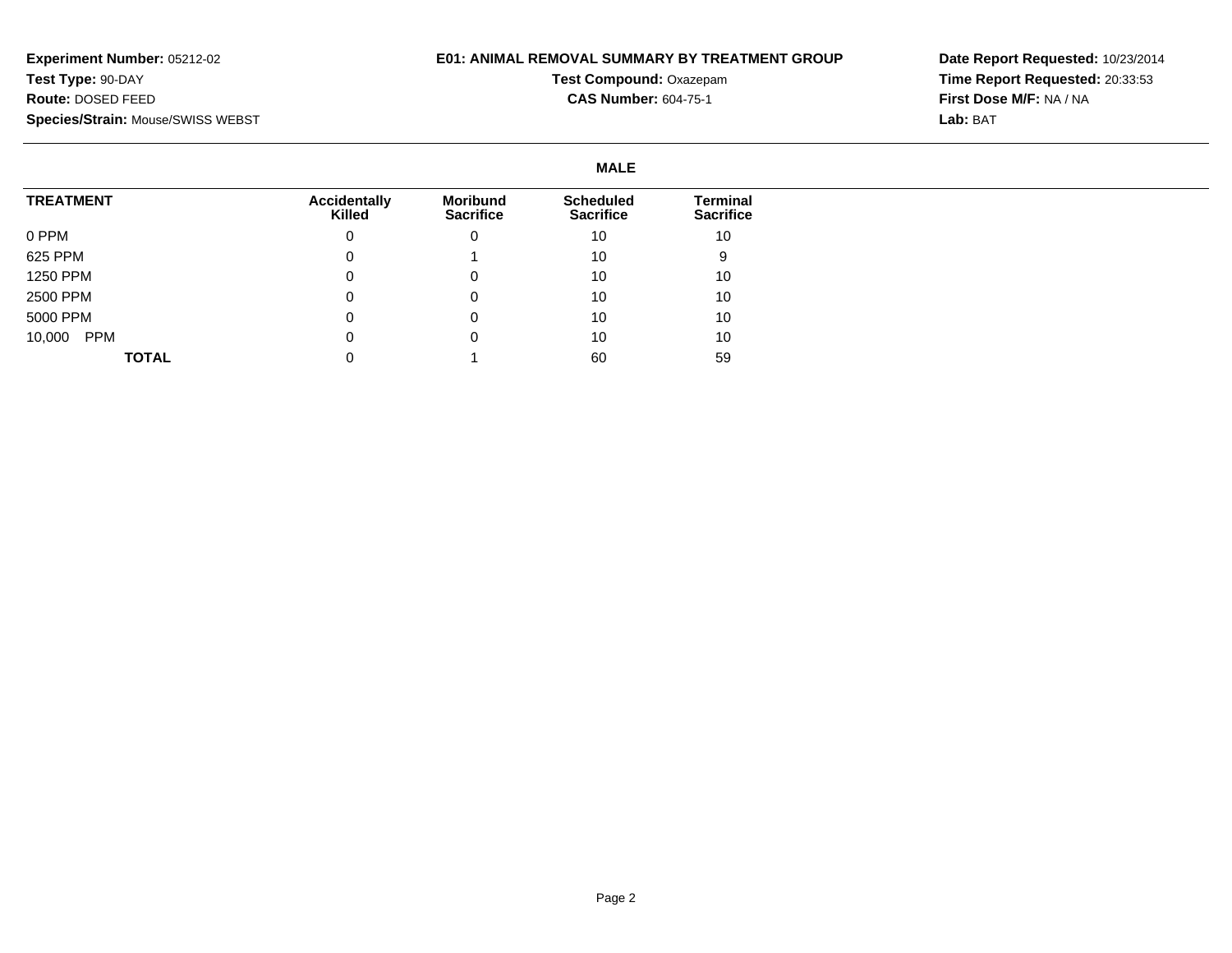### **E01: ANIMAL REMOVAL SUMMARY BY TREATMENT GROUP**

**Test Compound:** Oxazepam**CAS Number:** 604-75-1

\*\*\*END OF MALE DATA\*\*\*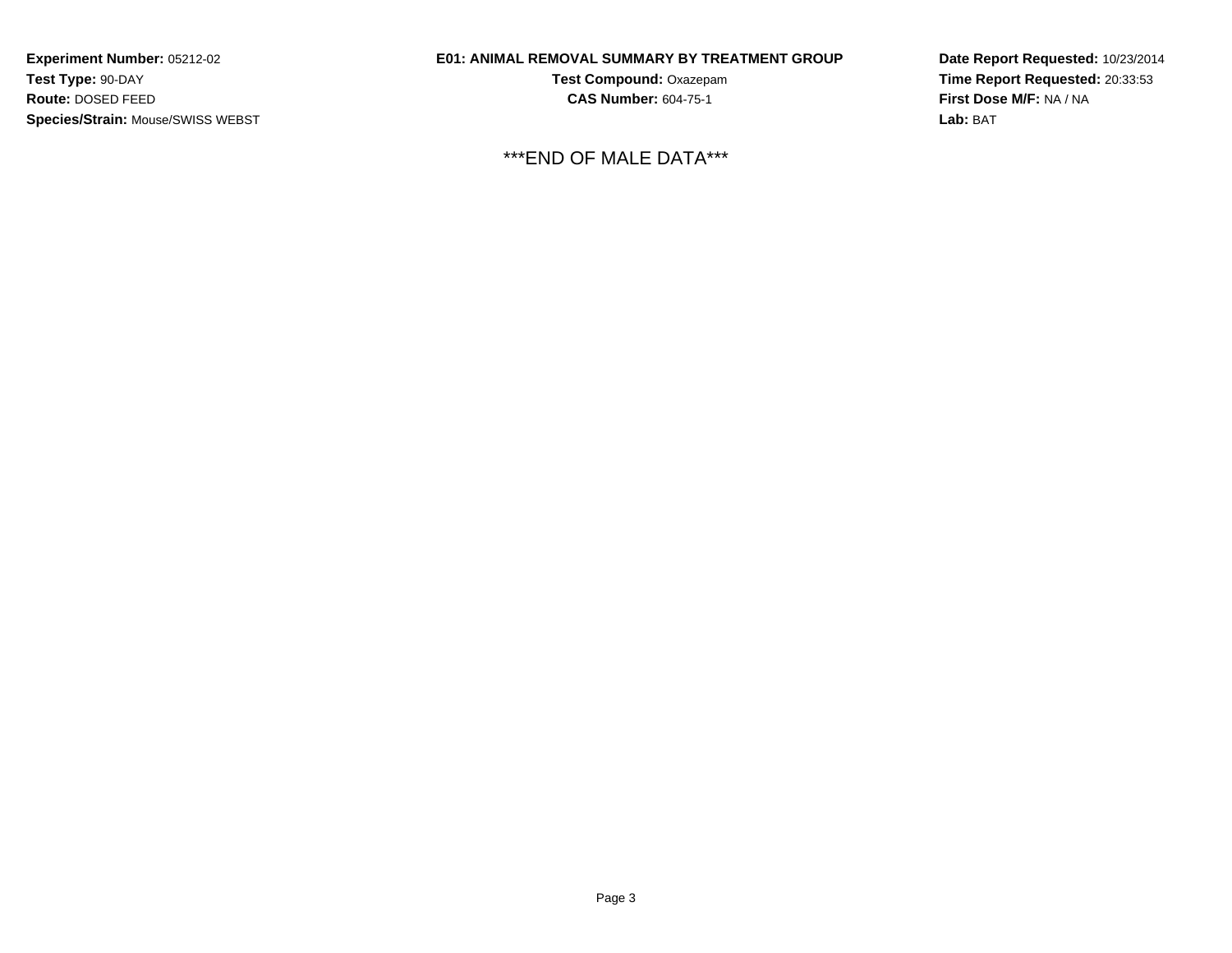#### **E01: ANIMAL REMOVAL SUMMARY BY TREATMENT GROUP**

# **Test Compound:** Oxazepam**CAS Number:** 604-75-1

**Date Report Requested:** 10/23/2014**Time Report Requested:** 20:33:53**First Dose M/F:** NA / NA**Lab:** BAT

#### **FEMALETREATMENT**0 PPM 625 PPM 1250 PPM 2500 PPM 5000 PPM 10,000 PPM**TOTALAccidentallyKilled**0 $\overline{0}$  1 0 $\overline{0}$  $\overline{0}$  1**Moribund Sacrifice**0 0 0 0 0 1 1**Scheduled Sacrifice**10 10 10 10 10 10 60**Terminal Sacrifice**10 10 9 10 10 958